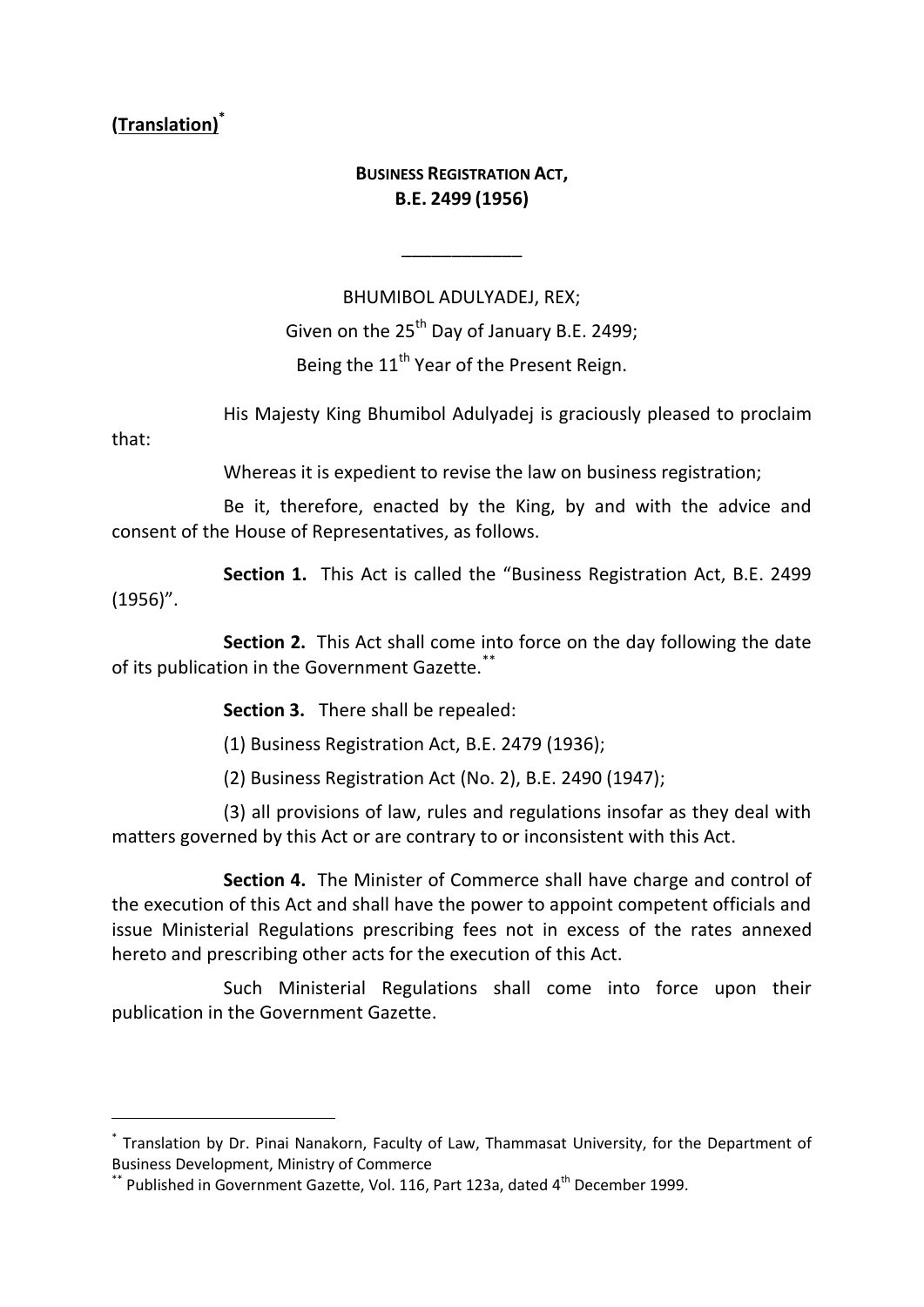#### **CHAPTER I**

## **GENERAL PROVISIONS** \_\_\_\_\_\_\_\_\_\_\_\_\_\_\_

**Section 5.** In this Act,

(1) "Minister" means the Minister having charge and control of the execution of this Act;

(2) "Registrar of Businesses" means the competent official appointed by the Minister to be in charge of registration under this Act;

(3) "competent official" means a person appointed by the Minister to perform activities under this Act;

(4) "operator of a business" means a natural person or juristic person operating a business in the ordinary course of trade and shall also include a partner with unlimited liability, a director and a manager;

(5) "office" means the place used for regular operation of a business.

**Section 6.** The following undertakings shall be deemed businesses under this Act:

(1) purchase, sale, sale by auction or exchange;

(2) letting on hire or granting a hire-purchase;

(3) acting as a broker or a commission agent;

- (4) carriage;
- (5) handicraft or industry;
- (6) working under a hire of work;

(7) granting a loan of money, taking a pledge or taking a mortgage;

(8) warehousing;

(9) taking an exchange of, selling or buying foreign currencies, buying or selling bills, banking, crédit foncier or money transmission;

(10) insurance;

(11) other undertakings prescribed by Royal Decrees.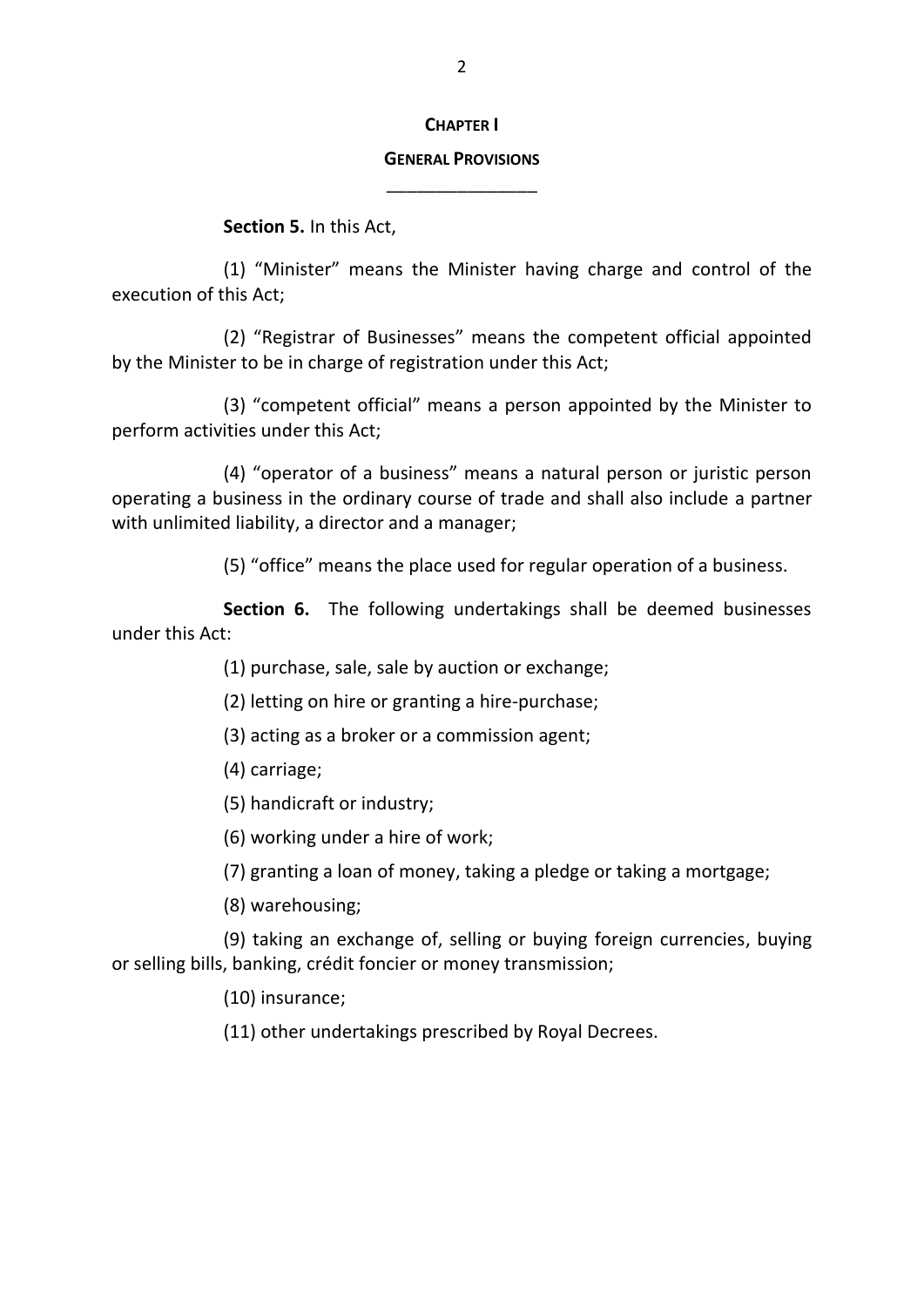**Section 7.** This Act shall not apply to:

(1) wandering trading and trading in a stall;

(2) businesses for the purpose of religious support or for the purpose of charity;

(3) businesses of juristic persons established by an Act or a Royal Decree;

(4) businesses of ministries, sub-ministries or departments;

(5) businesses of foundations, associations or co-operatives; and

(6) businesses in the Notification published by the Minister in the Government Gazette.

#### **CHAPTER II REGISTRATION OF BUSINESSES**

\_\_\_\_\_\_\_\_\_\_\_\_\_\_\_

**Section 8.** The Minister has the power to prescribe from time to time, by notifications published in the Government Gazette, that particular businesses specified in section 6 in particular areas must be registered by operators of the businesses.

**\* Section 9.** The Department of Business Development, Ministry of Commerce, shall serve as Central Business Registration Office, with the power and duty to supervise the handling of registration of businesses under this Act.

Bangkok Metropolitan Administration, Pattaya City Administration and every *Changwad* Administrative Organisation shall be the Business Registration Office for the purpose of handling registration of businesses in its areas.

The Minister shall have the power to, by notifications published in the Government Gazette, designate other local government organisations which possess readiness as Business Registration Offices for the purpose of handling registration of businesses in their areas. In this connection, a *Changwad* Administrative Organisation retains its power to handle registration of businesses only outside the areas of local government organisations designated by the Minister in the notifications.

\*\*For the purpose of compiling statistics and acquiring knowledge of evidential facts pertinent to operators of certain types of businesses, the Minister shall have the power to designate the Department of Business Development as the Business Registration Office for the purpose of handling registration of such types of businesses as prescribed by the Minister in notifications published in the Government Gazette.

-

<sup>\*</sup> As amended by section 3 of the Business Registration Act (No. 2), B.E. 2549 (2006).

<sup>\*\*</sup> Section 5 of the Business Registration Act (No. 2), B.E. 2549 (2006) specifies that the Business Registration Offices established by the Minister by notifications issued under the Business Registration Act, B.E. 2499 (1956) before the date of the entry into force of the Business Registration Act (No. 2), B.E. 2549 (2006) shall have the originally provided power and duty to handle registration of businesses for the time being until notifications under section 9 paragraph four are issued and enter into force.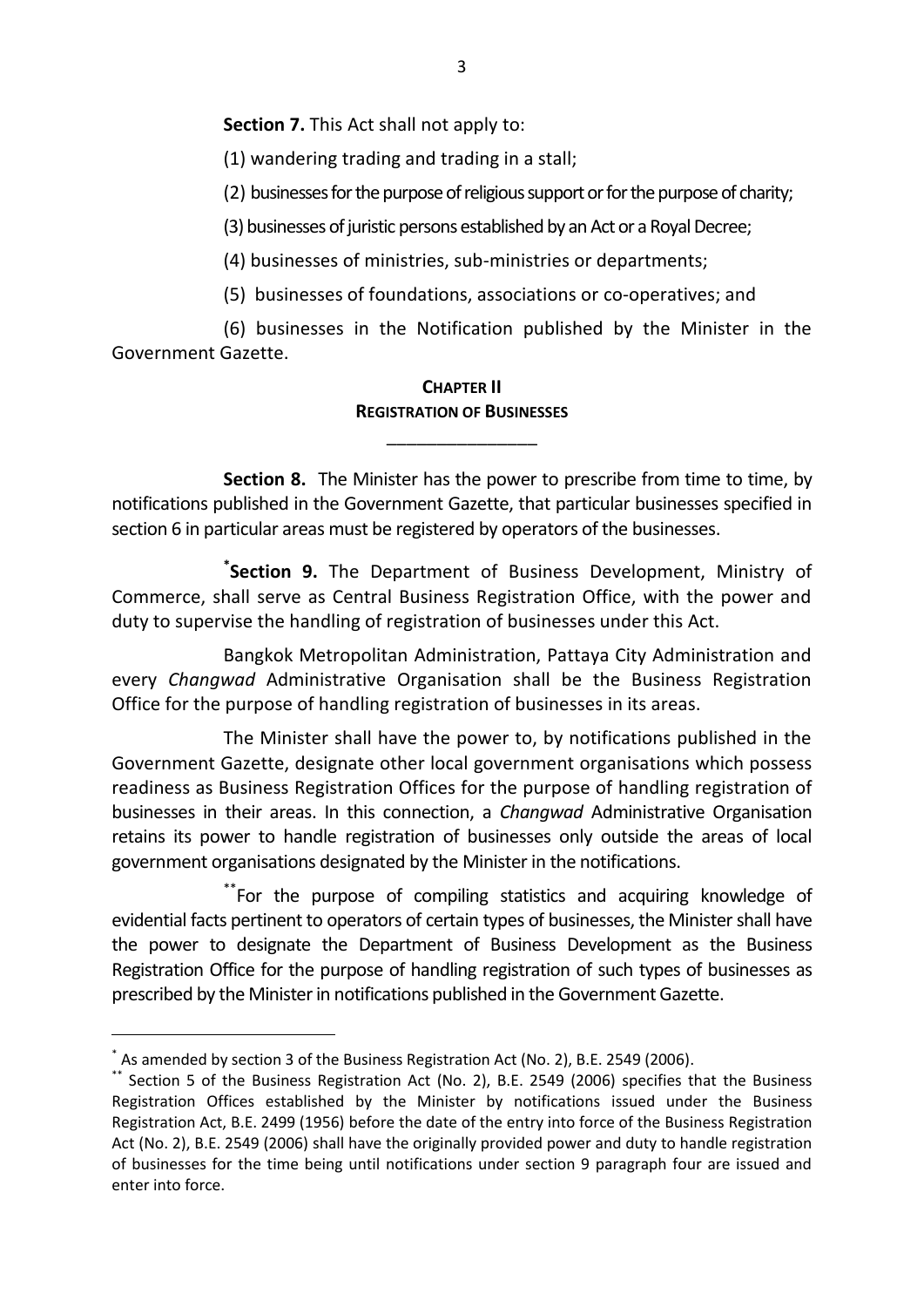**Section 10.** Registration shall be made at the Business Registration Office in the area where the principal office of the operator of a business is located.

If the principal office is located in a foreign country and the business is carried out in Thailand, registration shall be made at the Business Registration Office in the area where the principal branch office is located.

\*\*\*In the case where the Minister has designated the Department of Business Development for the purpose of handling registration of particular types of businesses, operators of such types of businesses shall register at the Business Registration Office, Department of Business Development, in the area where the principal office or principal branch office is located, as the case may be.

**Section 11.** The operator of a business shall file an application for registration of the business at the Business Registration Office in the respective area in accordance with the form prescribed in the Ministerial Regulation within thirty days as from the date of the notification by the Minister under section 8.

Any operator of a business who operates the business after the date of the notification by the Minister under section 8 shall file an application for registration of the business within thirty days as from the date of commencement of such business.

If the Minister thinks fit, the time limits specified under this section may, by notification, be extended by the Minister.

**Section 12.** The application for registration of a business shall contain the following particulars:

(1) the name, age, ethnic origin, nationality and address of the operator of the business;

(2) the trade name used in the operation of the business;

(3) the type of the business;

-

(4) the amount of capital regularly used in the operation of the business;

(5) addresses of the principal office, branch offices, warehouses and commission agents;

(6) the name, age, ethnic origin, nationality, address and the amount of the contribution of each partner in a partnership as well as the amount of capital of a partnership;

<sup>&</sup>quot; As amended by section 4 of the Business Registration Act (No. 2), B.E. 2549 (2006).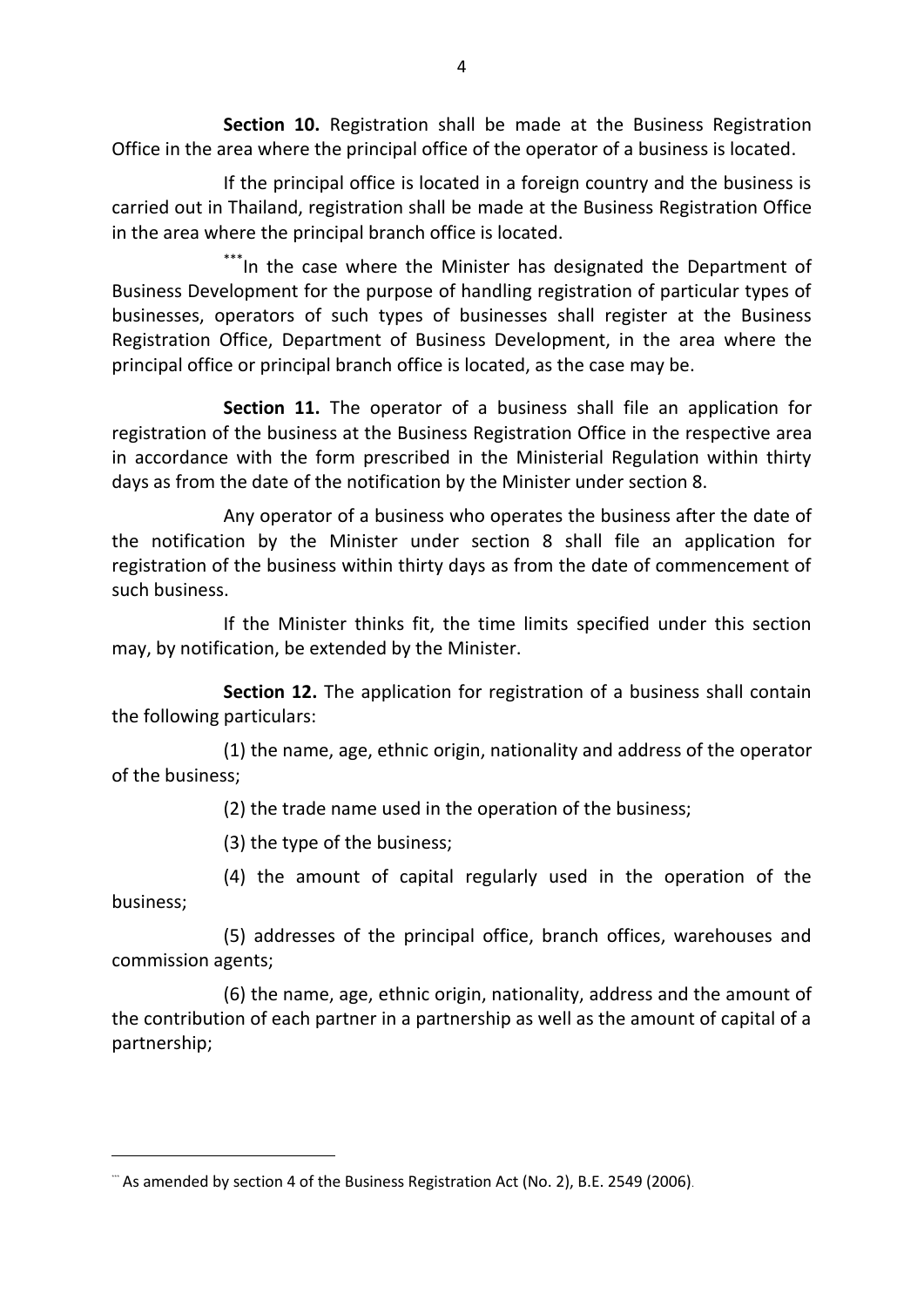(7) the amount of capital, the number of shares, the value of shares of a limited company as well as the number and value of shares held by persons of each nationality;

(8) the date of commencement of the business in Thailand;

(9) the date of the application for registration of the business; and

(10) the name used in the operation of the business, the name, nationality and address of the transferor of the business and the date and reason for the transfer.

**Section 13.** In case of an alteration of any particulars specified in section 12 or a cessation of the operation of business by any reason whatsoever, an application shall be made for registration thereof at the Business Registration Office in the respective area in accordance with the form prescribed in the Ministerial Regulation within thirty days as from the date of such alteration or cessation.

**Section 14.** The Registrar of Businesses shall, upon receipt of the application for registration and considering it duly compliant with the Act, Ministerial Regulations and Notifications issued under this Act, effect the registration and issue the applicant with a business registration certificate.

If the business registration certificate is lost, the operator of a business shall file an application for a business registration certificate substitute within thirty day as from the date of such loss.

The operator of a business shall display the business registration certificate or the business registration certificate substitute at an open and conspicuous place at his office.

**Section 15.** Upon registration, the operator of a business shall cause a name board for the operation of the business to be openly erected at the front side of the principal office and branch offices within thirty days as from the date of the registration.

Such name board shall contain Thai characters written in a legible and clear manner with or without accompanying foreign-language characters and may be in the form of a wood board, metal sheet, glass board, barrier or wall.

The name on the name board or any document must correspond to the registered name and must, in case of a branch office, also contain the word "branch".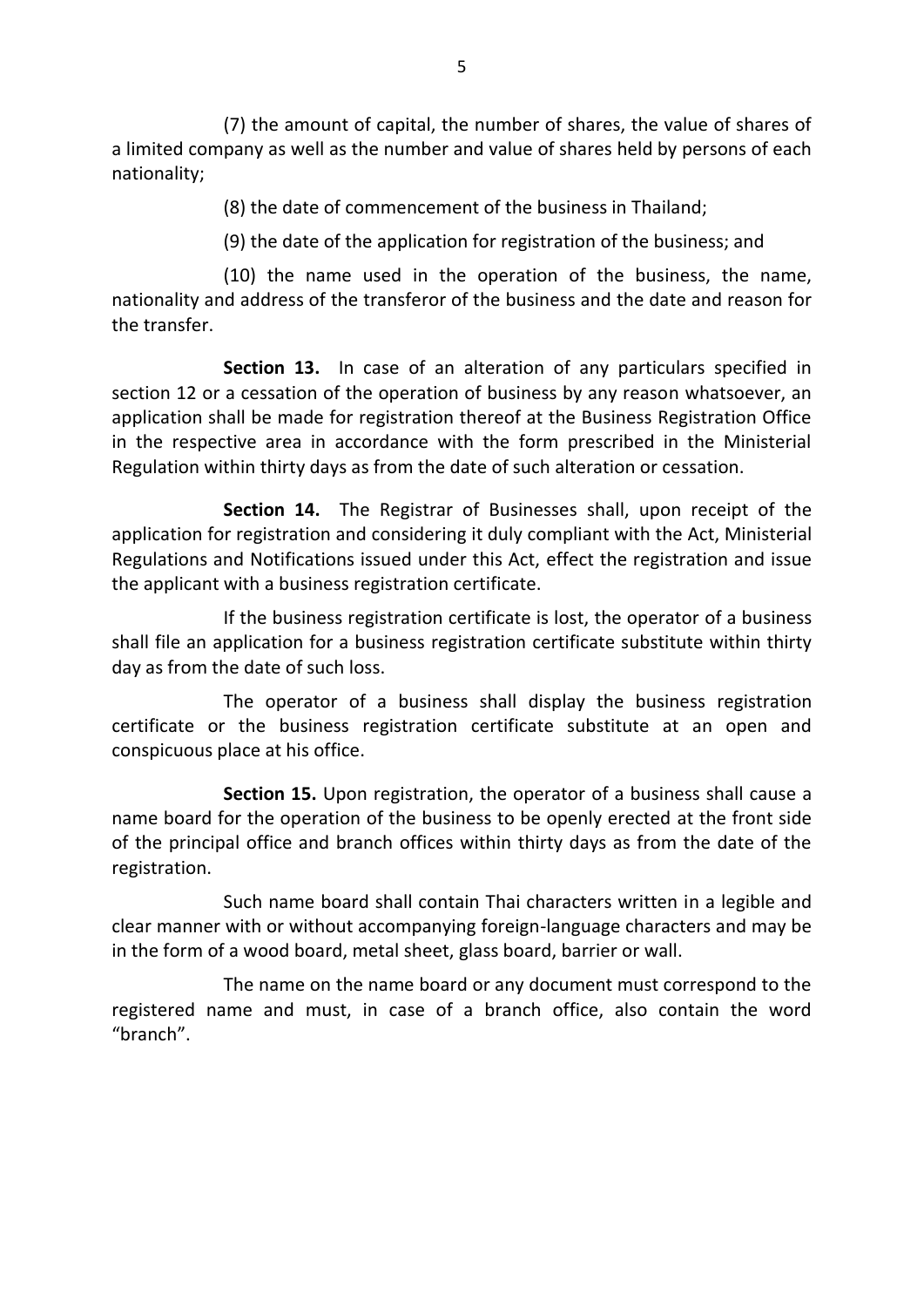**Section 16.** There shall be a committee consisting of not less than five but not more than seven members appointed by the Council of Ministers, with the power and duty to consider and give advice to the Minister on revocation of business registration certificates of operators of businesses who commit public fraud by dishonestly mixing the goods, forging the goods or doing any other gravely dishonest act in the operation of the business and shall also have the power to consider and give advice as to whether to permit re-registration of businesses.

Upon receipt of the advice of the Committee under the foregoing paragraph, the Minister may revoke the business registration certificate or give an order permitting re-registration of the business, as the case may be.

The person whose business registration certificate has been revoked shall not continue the operation of business unless an order is given by the Minister for re-registration of the business.

**Section 17.** The Registrar of Businesses shall have the power to give an order summoning an operator of a business for inquiries into facts related to the registration and the Registrar of Businesses or competent officials shall have the power to enter, during office hours, offices of an operator of a business for the purpose of inspection to ensure the execution of this Act. An operator of a business must reasonably provide assistance to the Registrar of Businesses or competent officials.

**Section 18.** Any person is entitled to inspect, or request the competent official to make certified copies of, documents related to the registration under this Act, upon payment of such fees as prescribed in Ministerial Regulations.

## **CHAPTER III PENALTIES**

\_\_\_\_\_\_\_\_\_\_\_\_\_\_\_

**Section 19.** Any operator of a business who :

(1) fails to register under this Act;

(2) gives false particulars; or

(3) fails to appear for inquiries by the Registrar of Businesses, fails to give statements or fails to allow entry by the Registrar of Businesses or competent officials for the purpose of inspection under section 17,

shall be liable to a fine not exceeding two thousand Baht and, in the case under (1) which constitutes a continuous offence, shall also be liable to an additional fine at a daily rate not exceeding one hundred Baht until due compliance with the requirement under this Act.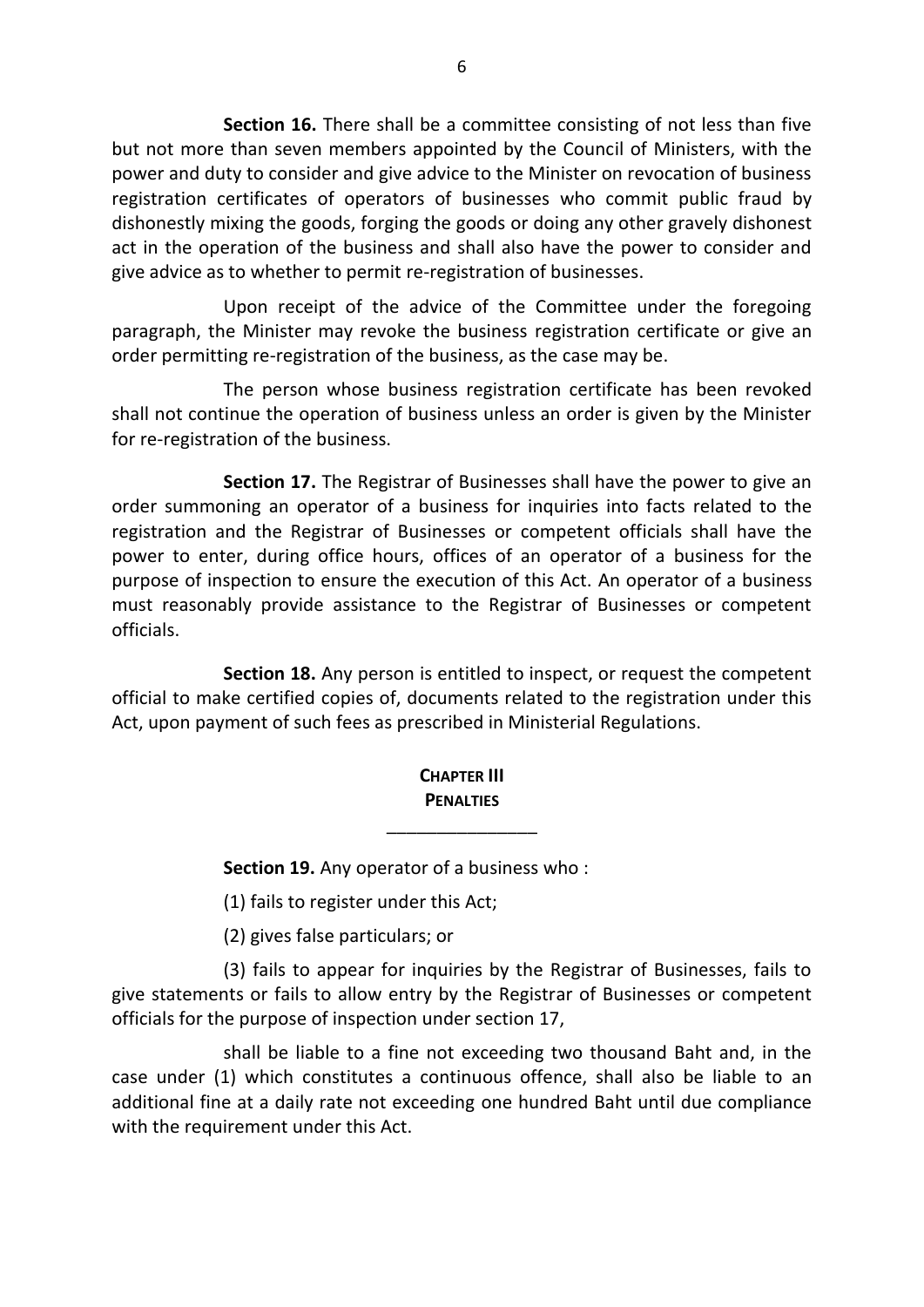**Section 20.** Any operator of a business who fails to comply with section 14 paragraph two or paragraph three or section 15 shall be liable to a fine not exceeding two hundred Baht and, in the case of a continuous offence, shall also be liable to an additional fine at a daily rate not exceeding twenty Baht until due compliance with the requirement under this Act.

**Section 21.** Any operator of a business who violates section 16 paragraph three shall be liable to a fine not exceeding ten thousand Baht or to imprisonment for a term not exceeding one year or to both.

#### **CHAPTER IV TRANSITORY PROVISIONS**

\_\_\_\_\_\_\_\_\_\_\_\_\_\_\_

**Section 22.** The operation of businesses registered prior to the date of the entry into force of this Act shall be permissible until the Minister, by notification published in the Government Gazette, annuls such registration and, upon the notification annulling the registration of businesses in any particular area, the operator of the business whose registration has been annulled in such area shall file an application for registration *de novo* within sixty days as from the date of the notification.

If the Minister thinks fit, the time limit hitherto specified may, by notification, be extended by the Minister.

Countersigned by: Field Marshal P. Piboonsongkram Prime Minister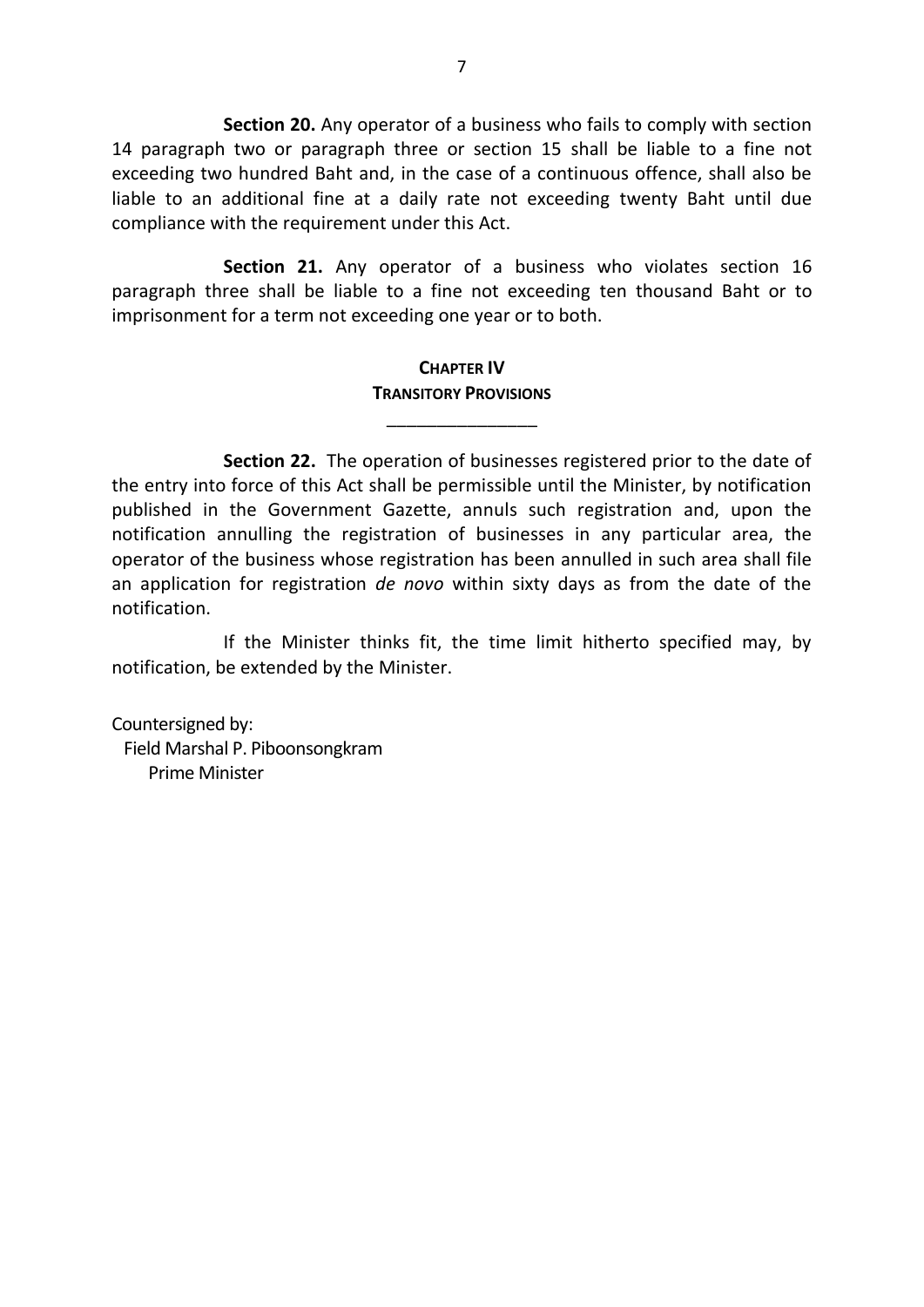# **Rates of Fees**

| No. | <b>Descriptions</b>                                                                                                                                          | <b>Baht</b>                 |
|-----|--------------------------------------------------------------------------------------------------------------------------------------------------------------|-----------------------------|
| 1.  | Fee for Registration of a Business                                                                                                                           | 50                          |
| 2.  | Fee for Registration of the Alteration of Particulars                                                                                                        | 20 for each<br>registration |
| 3.  | Fee for Registration of the Cessation of a Business                                                                                                          | 20                          |
| 4.  | Fee for Issuance of a Business Registration Certificate Substitute by the<br><b>Competent Official</b>                                                       | 30 for each<br>copy         |
| 5.  | Fee for Inspection of Documents Related to Business Registration of Each<br><b>Operator of a Business</b>                                                    | 20 for each<br>inspection   |
| 6.  | Fee for Requesting the Competent Official to Make Certified Copies of<br>Documents Related to Business Registration of Each Operator of a<br><b>Business</b> | 30 for each<br>copy         |

(As amended by Clause 3 of the Ministerial Regulation No. 3 (B.E. 2540) (1997) issued by virtue of the provisions of the Business Registration Act, B.E. 2499 (1956))